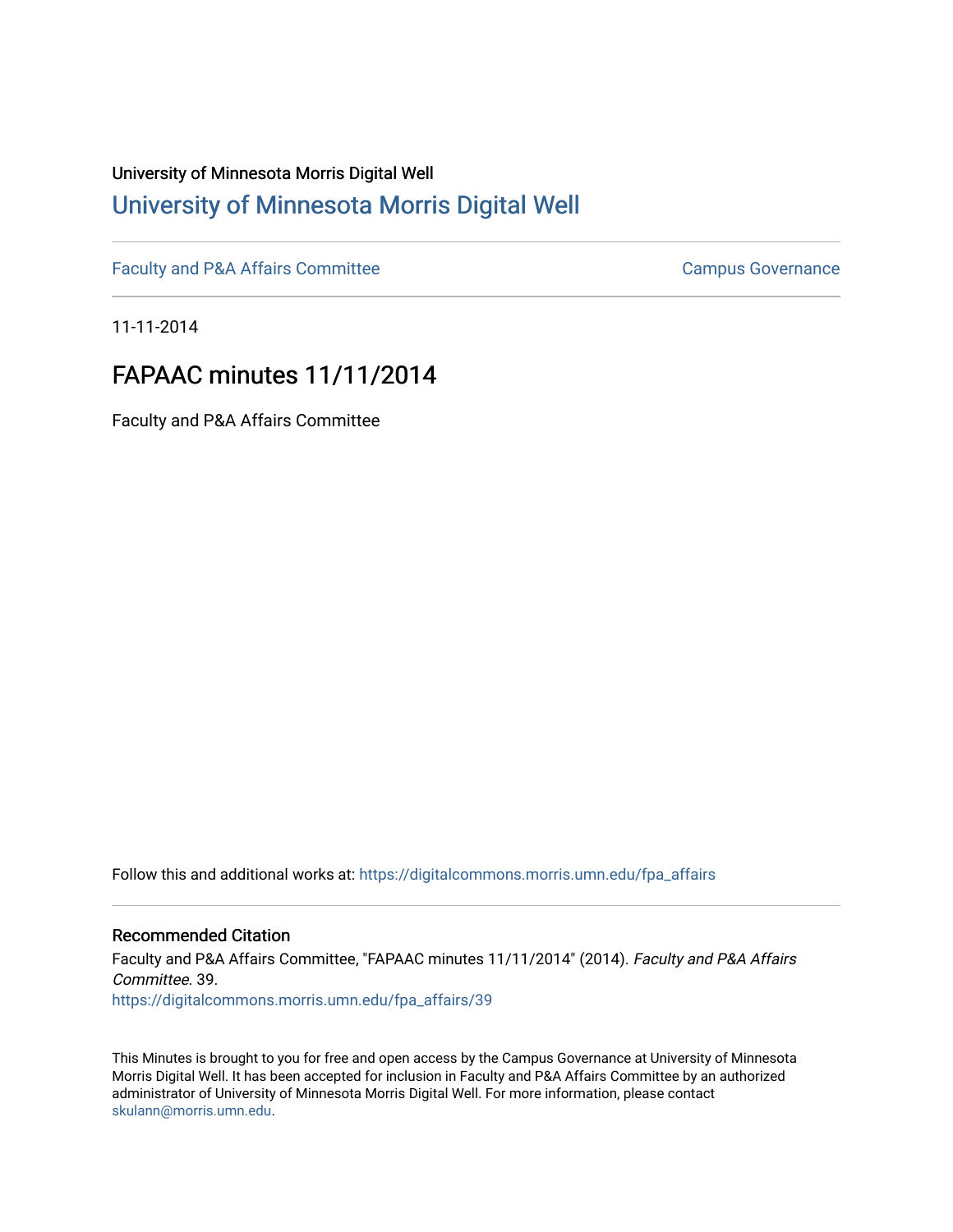## **Faculty and P&A Affairs Committee Meeting Minutes Tuesday, November 11, 2014 Behm #201, 11:00 a.m.**

Present: Peh Ng, Dave Roberts, Paul Schliep, Sara Haugen, Kevin Stefanek, Bibhudutta Panda, and Chlene Anderson. Absent: Athena Kildegaard, Melissa Weber, and Vicki Graham. Guest: Chancellor Jacqueline Johnson.

Chancellor Jacqueline Johnson attended meeting with discussion on last year's Engagement Survey recommended areas of improvement.

D Roberts welcomed new committee member Bibhudutta Panda who will replace Hiroyuki Imai as the Social Science faculty representative.

D Roberts explained that he had sent out an email to Faculty and P & A staff asking for input on how to improve the general welfare of faculty members and P & A staff. Our committee had reviewed each response, discussed, and categorized input to coincide with Jacquie's list of three items of improvement from last year's Engagement Survey.

For today's discussion with Jacquie, the committee decided to start with the engagement survey improvement recommendation of more professional development for both faculty and staff. Much discussion followed with comments.

Professional development is different for Faculty and  $P \& A$ . There are many choices depending on if you're tenured or tenure track faculty. More opportunities for faculty development here at UMM than what is seen at a lot of other campuses. The UMM Faculty Research Enhancement Funds (FREF), supported by the University of Minnesota Office of the Vice President for Research (OVPR), provides funding to help UMM faculty members support their research-related activities. Some of the funds available in (FREF) could be going away. We should talk to the Dean to get the exact amount. There's a wealth of opportunities that are supported centrally. We do a good job in participating in development that's tied to your discipline. A suggestion to chronicle what is currently available for professional development for faculty, what are the highest priorities and how do we allocate appropriate funds.

For professional development for P  $\&$  A staff, there is not as much institutional support other than what funds are available in the department budget. Teaching P  $\&$  A and Administrative P  $\&$  A have different needs. Teaching  $\overline{P} \& A$  can apply for funds for development opportunities. For non- teaching P & A, there are some opportunities on campus through training offered and through experts that may come to campus. Again, funding for development is an area of concern.

The next improvement recommendation reviewed was appreciating people's work. Much discussion followed with comments.

There were no specific examples given in the engagement survey. This topic ties into talks about mutual respect for each other. Everyone is important at UMM. There are formal and informal ways to show appreciation. Some feel it's not the formal way that people are wanting but the informal appreciation that we are lacking. From work environment to salaries being inadequate could be contributing factors for feeling unappreciated. Implement a mentoring program is seen as important for faculty but also for  $P \& A$  staff. It's necessary if you want people to be